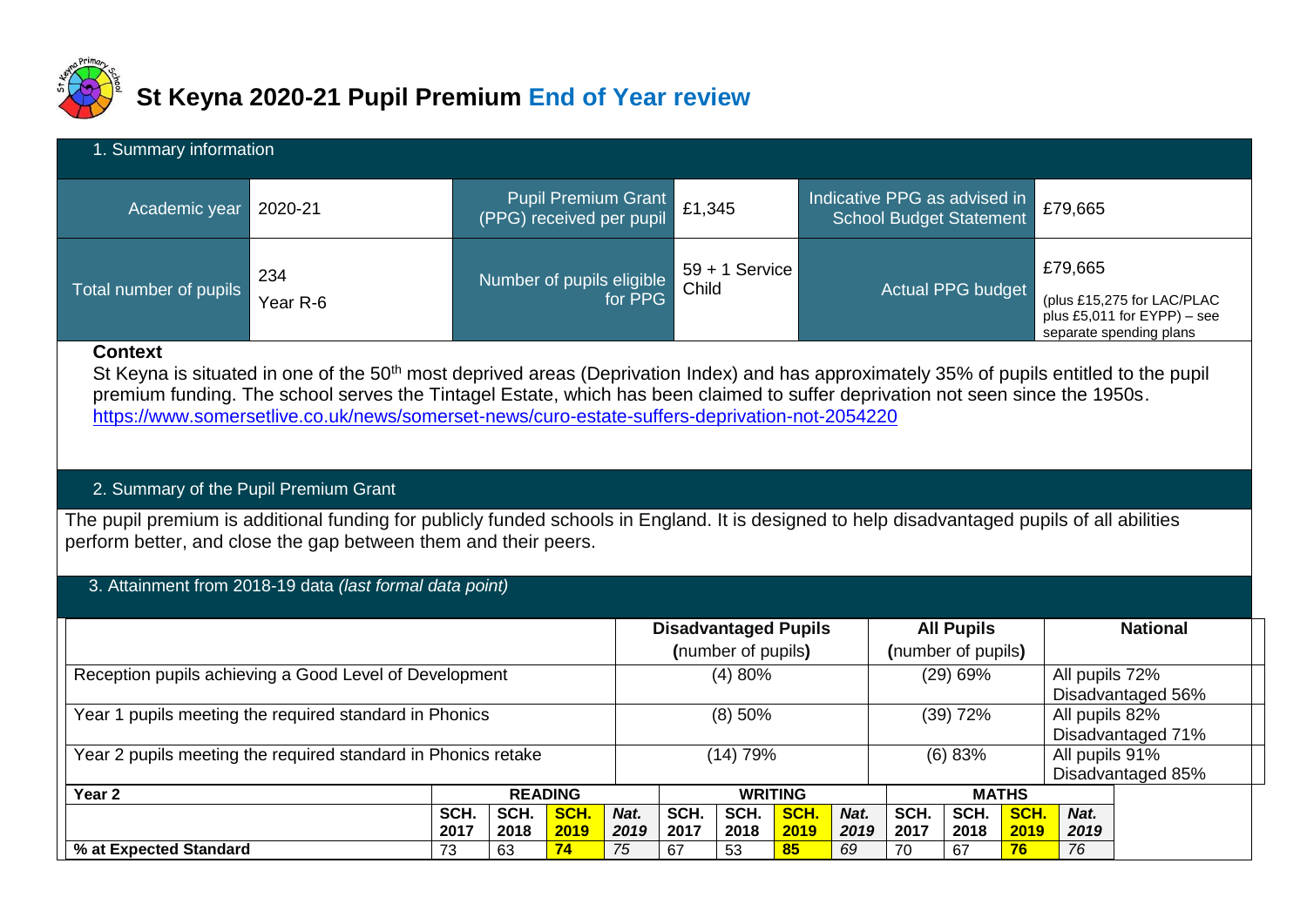| % at<br>d for<br><b>Pupils</b><br>Disadvantaged<br>$EXECUTE: X$<br>uuttu. | . . | ~~<br>n<br>$\cdots$ |  | ___<br>70<br>70 | $ \sim$<br>-<br>v | AC. |  |  | റ്റ<br><br>. . | $\sim$<br>n<br>ື |  |  |  |
|---------------------------------------------------------------------------|-----|---------------------|--|-----------------|-------------------|-----|--|--|----------------|------------------|--|--|--|
|---------------------------------------------------------------------------|-----|---------------------|--|-----------------|-------------------|-----|--|--|----------------|------------------|--|--|--|

| Year <sub>6</sub>           |      | <b>READING</b> |             |      |      | <b>WRITING</b> |      |      | <b>MATHS</b> |      |      |      | <b>GPVS</b> |      |            |      |
|-----------------------------|------|----------------|-------------|------|------|----------------|------|------|--------------|------|------|------|-------------|------|------------|------|
|                             | SCH. | SCH.           | <b>SCH.</b> | Nat. | SCH. | SCH.           | SCH. | Nat. | SCH.         | SCH. | SCH. | Nat. | SCH.        | SCH. | <b>SCH</b> | Nat. |
|                             | 2017 | 2018           | 2019        | 2019 | 2017 | 2018           | 2019 | 2019 | 2017         | 2018 | 2019 | 2019 | 2017        | 2018 | 2019       | 2019 |
| % at Age Related            | 60   | 73             | 68          | 73   | 64   | 79             | 88   | 78   | 84           | 79   |      | 79   | 84          | 82   | 74         | 78   |
| <b>Expectation</b>          |      |                |             |      |      |                |      |      |              |      |      |      |             |      |            |      |
| % working at greater depth  | 12   | 27             | $\sqrt{5}$  | 27   | 8    | 33             | 18   | 20   |              | 18   |      | 27   | 20          | 33   | 18         | 36   |
| % at Expected for           | 44   | 42             |             | 78   | -44  | 58             |      | 83   | 78           | 50   |      | 84   | 78          | 58   | 88         | 83   |
| <b>Disadvantaged Pupils</b> |      |                |             |      |      |                |      |      |              |      |      |      |             |      |            |      |

| KS2                                       | <b>SCHOOL</b><br>2017 | <b>SCHOOL</b><br>2018 | <b>SCHOOL</b><br>2019 | National 2019 |
|-------------------------------------------|-----------------------|-----------------------|-----------------------|---------------|
| % EXPECTED STANDARD ACHIEVED ACROSS R.W.M | 44                    | 64                    | 53                    | 65            |
| % EXPECTED STANDARD ACHIEVED ACROSS R.W.M | 33                    | 25                    | 50                    | 51            |
| <b>Disadvantaged Pupils</b>               |                       |                       |                       |               |

### 4. Key priorities

- To continue narrowing the attainment gap between pupil premium and non-pupil premium pupils, ensuring that all pupil premium pupils achieve good levels of progress
- To improve the life chances of pupil premium pupils by ensuring they leave St Keyna with English and maths skills at, or above age related expectations
- To provide emotional support for pupils so that they are resilient and willing to take on the challenge of learning
- To provide enrichment opportunities to enhance life experiences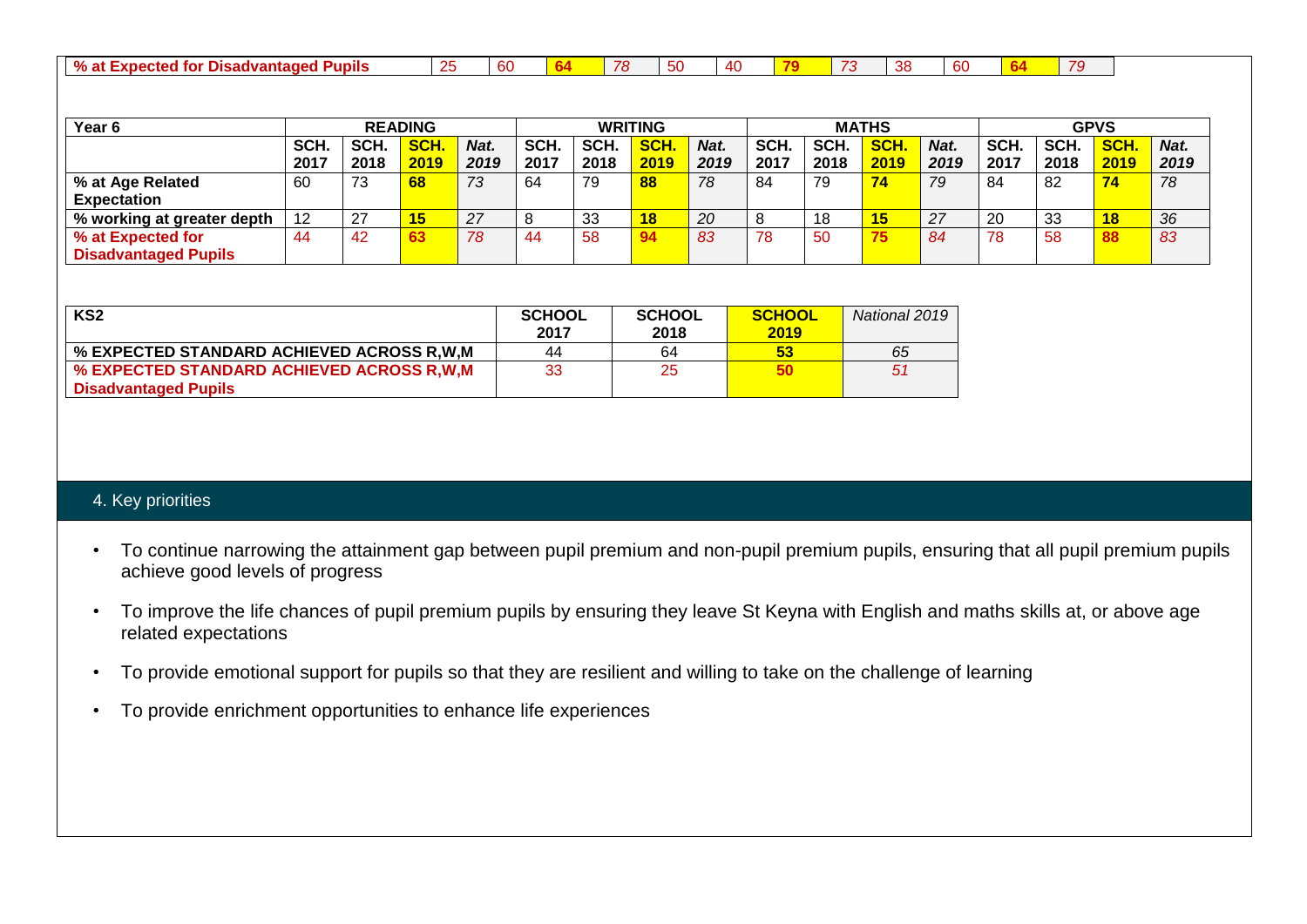4. Barriers to future attainment (for pupils eligible for PPG)

Academic barriers

|              | Specific gaps in learning for a small number of identified pupils eligible for the PP grant which prevent them from achieving ARE/+.                                                                                                                                                                                                                                                                                   |
|--------------|------------------------------------------------------------------------------------------------------------------------------------------------------------------------------------------------------------------------------------------------------------------------------------------------------------------------------------------------------------------------------------------------------------------------|
| $\mathsf{A}$ | There are a number (27, 41%) of disadvantaged pupils who are identified as being both eligible for the PP grant and who are on the<br>school's SEND register leading to multiple barriers to learning, progress and attainment.                                                                                                                                                                                        |
| B            | Reception Baseline levels for many areas of the Early Years Foundation Stage curriculum in both the prime and specific areas are below<br>age-related expectations, with poor oral and language skills limiting their communication, for a large proportion of PP pupils.                                                                                                                                              |
| $\mathsf{C}$ | In today's climate, where so much of children's time is spent using technology, there is an absence of reading for pleasure. It is widely<br>recognised that regular reading will improve children's attainment across the curriculum.                                                                                                                                                                                 |
|              | <b>Additional barriers</b>                                                                                                                                                                                                                                                                                                                                                                                             |
| D            | Circumstances outside school which affect children's emotional well-being and learning readiness, i.e. lockdown, parental separation,<br>coming to school without breakfast, lack of nurture, lack of support with learning at home: reading, homework, etc.<br>In some cases, parental engagement with school is low; parental attitude to school is often influenced by their own negative experiences<br>of school. |
| E            | Low attendance – Last year attendance averaged 1.4% lower for PP children (94.6%) than not-PP (96%). 14 PP pupils had > 10%<br>absence.                                                                                                                                                                                                                                                                                |
| F            | Limited life experiences which impacts on their understanding of the world and limits their vocabulary.                                                                                                                                                                                                                                                                                                                |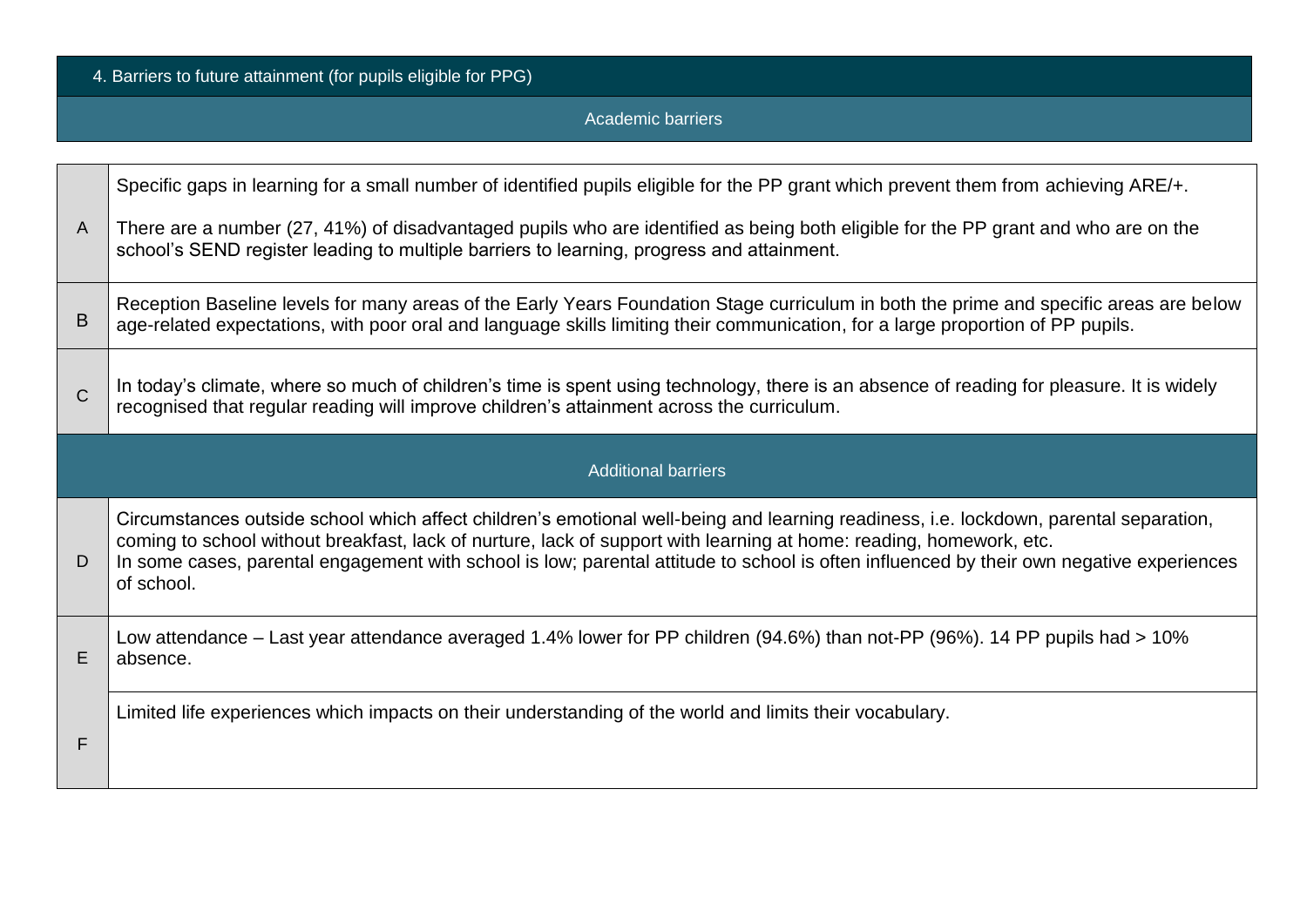| 5. Additional Support Strategies to overcome<br>barriers A-F above                                                                                                                                                                                                                                                                                                                                                                                                                                                                                                                                                                                                                                                                                                                                                                                                                                                                                                                                                                                                                                                                                          |                                                                                                                                                                                                                                                                                                                                                                                                                                                                                                                                                                                                                                                                                                                                                                                                                                                                                                                                                                                                                                                                                                        |                                                               |                                                                                    |                                                    |                                                                         | Success criteria and review                                                                                |                                                               |                                                     |                                                                              |                                                     | <b>Costs</b>                                                                                                                                                                                         |
|-------------------------------------------------------------------------------------------------------------------------------------------------------------------------------------------------------------------------------------------------------------------------------------------------------------------------------------------------------------------------------------------------------------------------------------------------------------------------------------------------------------------------------------------------------------------------------------------------------------------------------------------------------------------------------------------------------------------------------------------------------------------------------------------------------------------------------------------------------------------------------------------------------------------------------------------------------------------------------------------------------------------------------------------------------------------------------------------------------------------------------------------------------------|--------------------------------------------------------------------------------------------------------------------------------------------------------------------------------------------------------------------------------------------------------------------------------------------------------------------------------------------------------------------------------------------------------------------------------------------------------------------------------------------------------------------------------------------------------------------------------------------------------------------------------------------------------------------------------------------------------------------------------------------------------------------------------------------------------------------------------------------------------------------------------------------------------------------------------------------------------------------------------------------------------------------------------------------------------------------------------------------------------|---------------------------------------------------------------|------------------------------------------------------------------------------------|----------------------------------------------------|-------------------------------------------------------------------------|------------------------------------------------------------------------------------------------------------|---------------------------------------------------------------|-----------------------------------------------------|------------------------------------------------------------------------------|-----------------------------------------------------|------------------------------------------------------------------------------------------------------------------------------------------------------------------------------------------------------|
| Maintain a relentless focus by all teaching<br>staff on PP children to achieve good<br>progress - ensuring gaps in knowledge<br>are identified and addressed through<br>relevant and robust interventions such as:<br>feedback work*, pre-teaching**, teacher focus<br>groups**, peer support***, in class TA support,<br>TA led small group overlearning, Personal<br>Learning Plan targets and targeted<br>interventions such as RWInc, Freshstart, etc.<br>The target groups for support are:<br>PP Catch-Up groups - children below<br>$\bullet$<br>age related expectation who need to<br>make accelerated progress to reach<br>ARE.<br>Keep-Up groups - children who have<br>A<br>made accelerated progress last year<br>and are now at age related<br>expectation, but who need extra<br>support in order to make expected<br>progress.<br>High attaining PP children - ensuring<br>that these children make good<br>progress or better and deepen their<br>learning.<br>Termly Pupil progress meetings with a strong<br>focus on PP children.<br>Pupil review/coaching meetings with Deputy<br>Head every few weeks with a focus on PP<br>children. | Success Criteria:<br>Catch-Up children achieve greater than 6 points (5 points in YR&1) progress<br>over the year and achieve age related expectations.<br>Keep-Up children achieve 6 points (5 points in YR&1) progress and remain at<br>age related expectation.<br>The impact of these support strategies will result in diminishing differences<br>between the attainment of PP children and that of not-PP children both at<br>school and nationally.<br>High attaining pupils achieve at least 6 points progress and remain above age<br>related expectation.<br><b>PUPIL PREMIUM Points progress from Spr. 1 2020 (last formal</b><br>assessment) to Sum. 2 2021 (9 points would normally be expected)<br><b>Year Grp</b><br>$Yr R*$<br>$Yr 1*$<br>Yr <sub>2</sub><br>Yr <sub>3</sub><br>Yr4<br>Yr <sub>5</sub><br>Yr <sub>6</sub><br><b>Comments:</b><br>In Years R and 1 the spring lockdown has prevented the normal 5 points of<br>progress in some subject areas, and that fits with the national picture as our<br>youngest children have missed a greater proportion of their education. | $\mathsf{R}$<br>5.3<br>4.4<br>6.3<br>8.7<br>7.4<br>8.3<br>8.5 | <b>Pupil Premium</b><br>W<br>5.5<br>4.5<br>7.1<br>8.6<br>$\mathcal{I}$<br>8<br>7.5 | M<br>4.8<br>3.3<br>7.3<br>9.1<br>7.3<br>7.9<br>7.1 | $\mathsf{R}$<br>5.1<br>-5<br>6.4<br>9.8<br>7.2<br>$\overline{7}$<br>7.2 | <b>End-of-Year data</b><br><b>Pupil Premium not SEND</b><br>W<br>5<br>4.6<br>6.9<br>9.3<br>6.7<br>6<br>8.7 | M<br>4.9<br>3.8<br>7.1<br>9.7<br>$\overline{7}$<br>6.5<br>6.5 | R.<br>4.9<br>4.6<br>6.8<br>9.6<br>7.6<br>7.4<br>7.3 | <b>Not Pupil Premium</b><br>W<br>4.5<br>5.2<br>7.4<br>8.9<br>8<br>7.3<br>8.9 | M<br>4.7<br>4.4<br>8.8<br>10.1<br>8.1<br>7.1<br>7.8 | <b>Additional TA</b><br>support in all<br>classes -<br>£52,000<br>Yr 5&6 Maths<br>booster group -<br>£1,003<br><b>SEND</b> team<br>support<br>contribution -<br>£720<br>Coaching with<br>DH - £1,520 |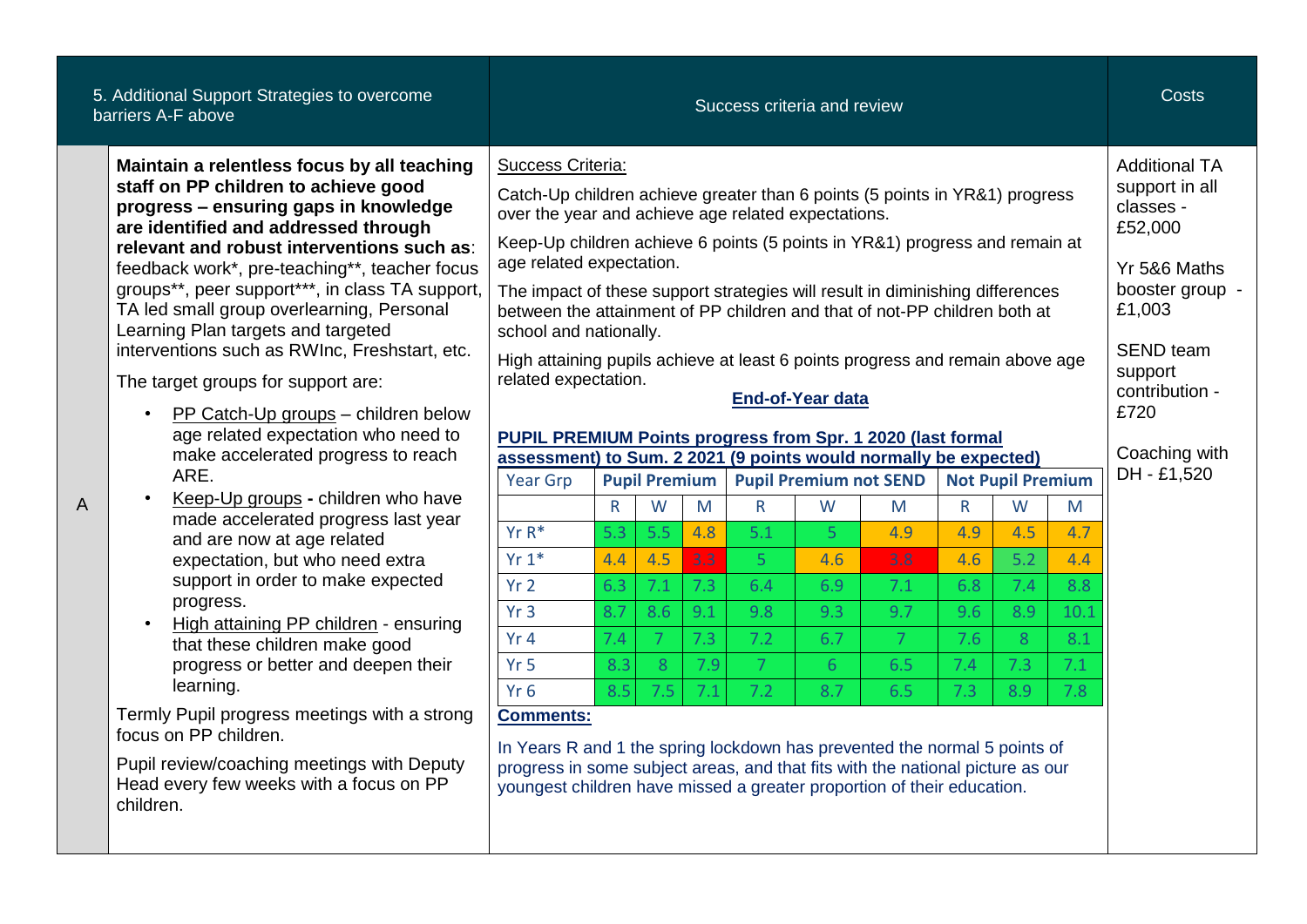*Sutton Trust research indicates that:* 

*\*feedback work accelerates attainment by +8 months* 

*\*\*small group tuition accelerates attainment by +4 months* 

*\*\*\*peer tutoring accelerates attainment by +5 months* 

In all other Year groups, despite the spring lockdown, the average progress for PP children has been good and accelerated progress has been achieved in the majority of areas.

**St Keyna Catch-Up Groups Points Progress from Spr. 1 2020 (last formal assessment) to Sum. 2 2021 (9 points would normally be expected).**

| Year Group |         | <b>Catch-Up Points Progress</b> |       |
|------------|---------|---------------------------------|-------|
|            | Reading | Writing                         | Maths |
| Year $R^*$ | 4.3     | 5.3                             | 6.5   |
| Year 1*    | 4.8     | 5.1                             | 4.2   |
| Year 2     | 6.6     | 6.8                             | 8.5   |
| Year 3     | 10      | 9                               | 9.3   |
| Year 4     | 7.5     | 7.2                             | 8.6   |
| Year 5     | 8.3     | 7                               | 8.1   |
| Year 6     | 7.5     | 9                               | 7.6   |

#### **\*Year R & 1 progress from Term 1** *(5 points normally expected)*

It can be seen that the specific interventions put in place, have supported overall progress to the extent that almost all groups have made strong progress (6 points is normally expected during an academic year). Some groups have made accelerated progress and closed/nearly closed the gap created by all the lockdowns (9 points was necessary progress to close the lockdown gap).

**Keep-Up Groups** – there is no data for this group, as after the Term 1 data point and the significant fall in children's attainment from Spring 1 2020 (prior to Covid), there were no children left in the Keep-Up category as they had all fallen back in to the Catch-Up category.

#### **High Attaining Pupil Premium Children**

| Percentage of Children above ARE across the School (Years 1-6)                                             |                |       |                |                 |              |            |    |    |
|------------------------------------------------------------------------------------------------------------|----------------|-------|----------------|-----------------|--------------|------------|----|----|
|                                                                                                            | <b>Reading</b> |       | <b>Writing</b> |                 | <b>Maths</b> | <b>RWM</b> |    |    |
| <b>Sum</b><br>Sum <sub>2</sub><br>Spr 1<br>Sum <sub>2</sub><br>Spr 1<br>Sum <sub>2</sub><br>Spr 1<br>Spr 1 |                |       |                |                 |              |            |    |    |
| Not PP                                                                                                     | 54             | 25    | 29             |                 | 40           | 15         | 22 | 4  |
| <b>Pupil Premium</b>                                                                                       | 45             | 14    | 19             | 10 <sup>1</sup> | 25           | -2         | 13 | 3  |
| <b>Difference</b>                                                                                          | -9             | $-16$ | $-10$          | $+3$            | $-15$        | $-12$      | -9 | -1 |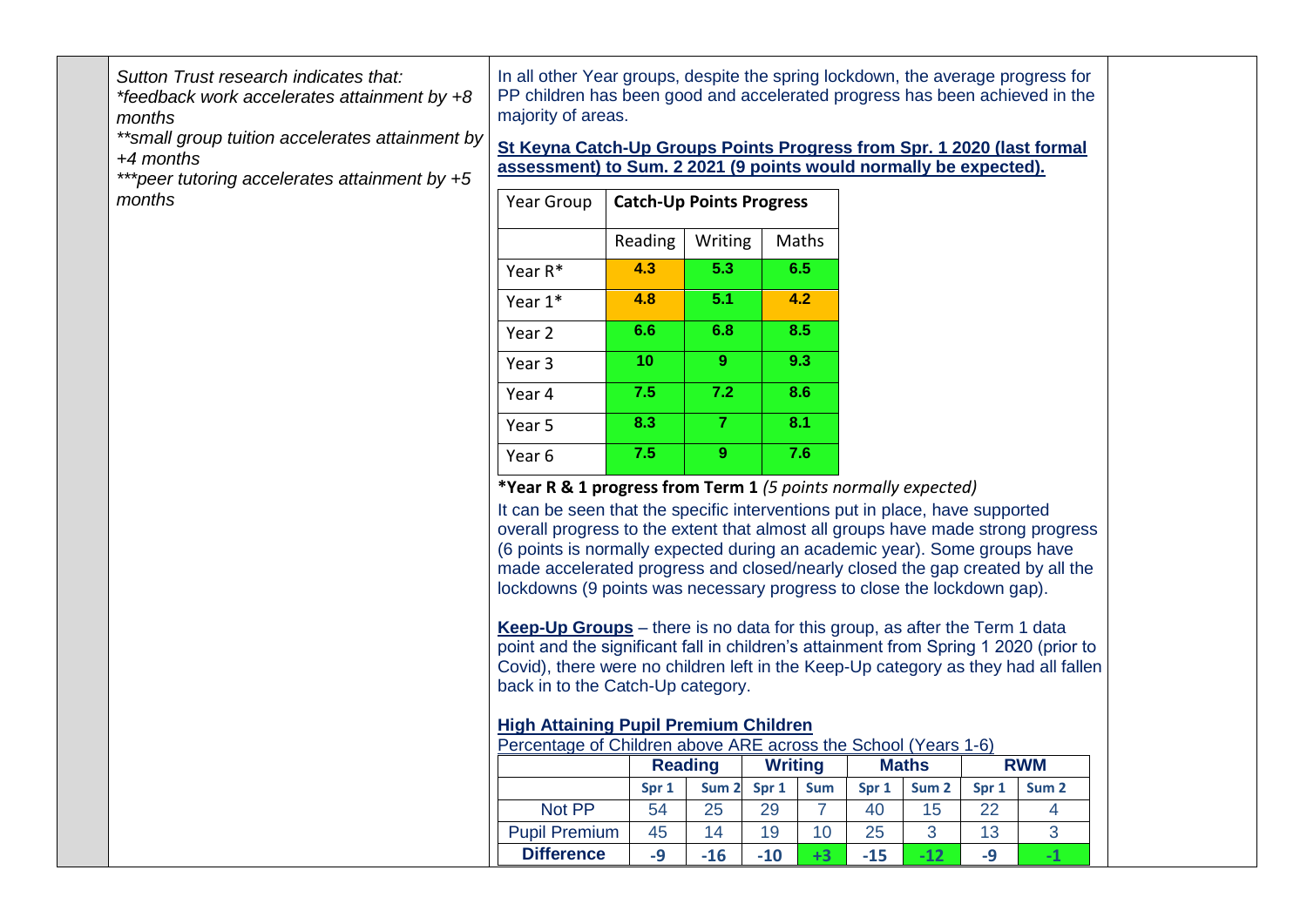|     |                                                                                                                                                                                                                                                                                                                                                            |                                                                                                                                                                                                                                                                                                                                            | The figures show that percentages above ARE across the school have fallen<br>considerably for both PP and Not-PP as a result of lockdowns. At the end of the<br>year however, in writing, maths and combined, the percentage of PP children<br>above ARE has improved when compared with their not-PP counterparts.<br>Percentage of Pupil Premium Children across the School (Years 1-6) |       |      |       |      |       |      |       |                                                               |  |
|-----|------------------------------------------------------------------------------------------------------------------------------------------------------------------------------------------------------------------------------------------------------------------------------------------------------------------------------------------------------------|--------------------------------------------------------------------------------------------------------------------------------------------------------------------------------------------------------------------------------------------------------------------------------------------------------------------------------------------|-------------------------------------------------------------------------------------------------------------------------------------------------------------------------------------------------------------------------------------------------------------------------------------------------------------------------------------------------------------------------------------------|-------|------|-------|------|-------|------|-------|---------------------------------------------------------------|--|
|     |                                                                                                                                                                                                                                                                                                                                                            |                                                                                                                                                                                                                                                                                                                                            | at/above ARE                                                                                                                                                                                                                                                                                                                                                                              |       |      |       |      |       |      |       |                                                               |  |
|     |                                                                                                                                                                                                                                                                                                                                                            |                                                                                                                                                                                                                                                                                                                                            | <b>Reading</b><br><b>Maths</b><br><b>RWM</b><br><b>Writing</b><br>Spr 1<br>Sum <sub>2</sub><br>Spr 1<br>Sum<br>Sum <sub>2</sub><br>Spr 1<br>Spr 1<br>Sum <sub>2</sub>                                                                                                                                                                                                                     |       |      |       |      |       |      |       |                                                               |  |
|     |                                                                                                                                                                                                                                                                                                                                                            | Not PP                                                                                                                                                                                                                                                                                                                                     | 77                                                                                                                                                                                                                                                                                                                                                                                        | 66    | 66   | 49    | 71   | 63    | 59   | 42    |                                                               |  |
|     |                                                                                                                                                                                                                                                                                                                                                            | <b>Pupil Premium</b>                                                                                                                                                                                                                                                                                                                       | 67                                                                                                                                                                                                                                                                                                                                                                                        | 51    | 57   | 34    | 63   | 39    | 53   | 26    |                                                               |  |
|     |                                                                                                                                                                                                                                                                                                                                                            | <b>Difference</b>                                                                                                                                                                                                                                                                                                                          | $-10$                                                                                                                                                                                                                                                                                                                                                                                     | $-15$ | $-9$ | $-15$ | $-8$ | $-24$ | $-6$ | $-16$ |                                                               |  |
|     |                                                                                                                                                                                                                                                                                                                                                            | The figures show that percentages at ARE across the school have fallen<br>considerably for both PP and Not-PP, especially in writing for both groups and<br>in maths for PP.<br>The figures also show that the gap between the attainment of PP and Not-PP<br>has widened, especially in maths. This will be a key area of focus in 21-22. |                                                                                                                                                                                                                                                                                                                                                                                           |       |      |       |      |       |      |       |                                                               |  |
| B/F | Improve vocabulary acquisition through a<br>clear 'St Keyna' language continuum<br>developed within all subjects and taught via<br>the use of pre and over learning and use of<br>'Word Aware'.                                                                                                                                                            | Success Criteria:<br>writing.                                                                                                                                                                                                                                                                                                              | Through book scrutiny, pupil discussion and lesson observation pupils are<br>seen to be using subject-specific, target vocabulary from the St Keyna<br>language continuum and adventurous vocabulary in their creative writing.<br>From book scrutinies it can be seen that pupils are increasingly using<br>adventurous vocabulary and incorporating Word Aware words in to their        |       |      |       |      |       |      |       |                                                               |  |
| B/F | Improve oral language skills through<br><b>Success Criteria:</b><br>support from a Speech Therapist with 1:1 TA<br>Children's speech and language will improve and they'll be better able to<br>support in class following Speech Therapist's<br>communicate both orally and written; children's individual Sp & L targets will<br>advice.<br>be achieved. |                                                                                                                                                                                                                                                                                                                                            |                                                                                                                                                                                                                                                                                                                                                                                           |       |      |       |      |       |      |       | SLIP/S&L<br>support £2,730<br>TA support (incl<br>in £52,000) |  |
|     | Talkboost refresher training for relevant St<br>Keyna staff.                                                                                                                                                                                                                                                                                               | The Speech, Language and Inclusion Partnership (SLIP) service has<br>provided weekly sessions over the course of this academic year. This year                                                                                                                                                                                             |                                                                                                                                                                                                                                                                                                                                                                                           |       |      |       |      |       |      |       |                                                               |  |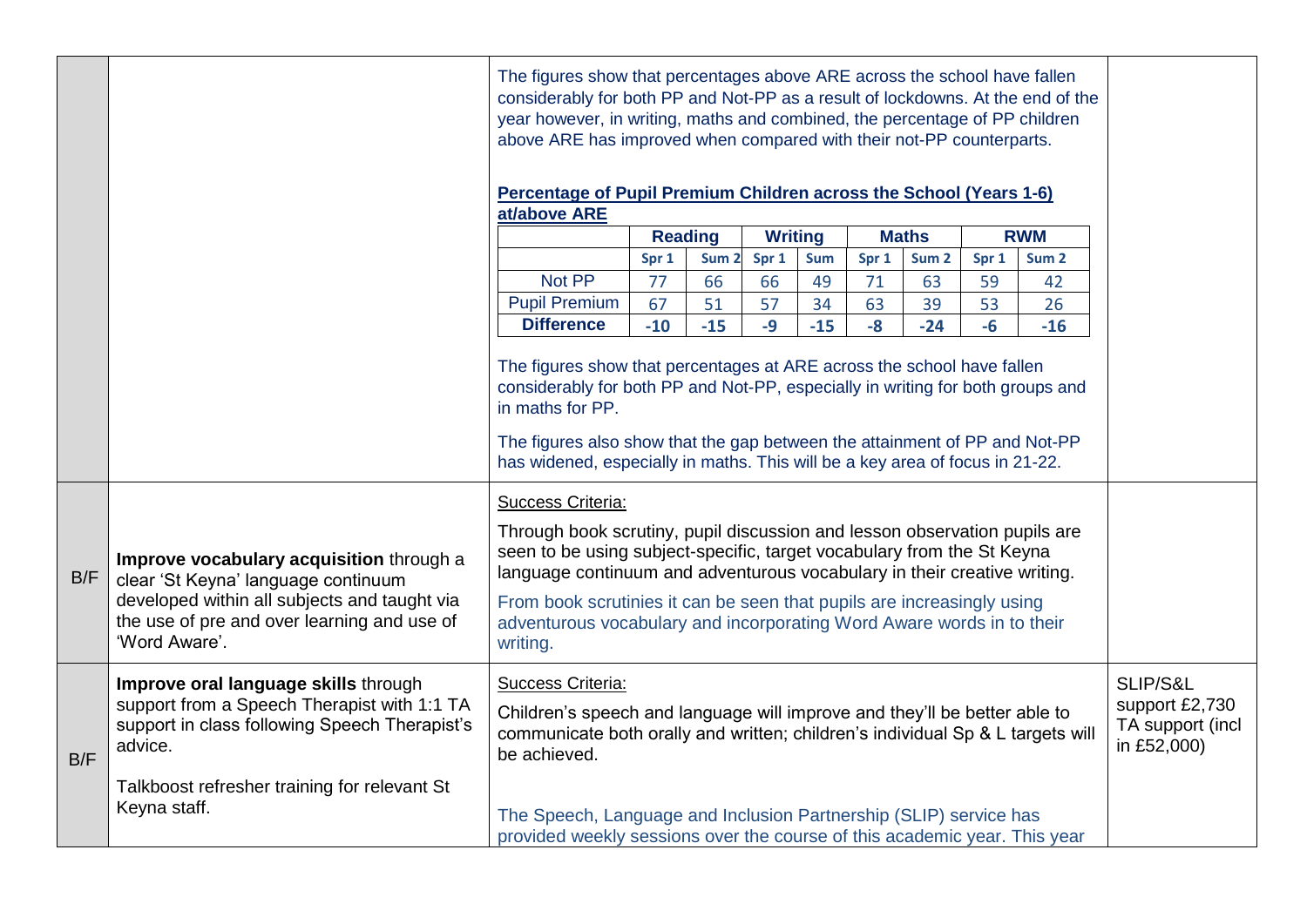|   |                                                                                                                                                                                                                                                                                                                                                             | has been disrupted by school closures, bubbles self-isolating and remote<br>working. However, throughout the school closures SLIP continued to offer<br>support remotely to those working at home, and in school for those who<br>remained. 20x pupils with identified Speech Language and Communication<br>Needs received assessments and therapy from the service.<br>This year a range of intervention programmes were used in order to support<br>and develop the speech, language and communication needs of those on<br>the caseload, such as:<br><b>Picture Exchange Communication System (PECS)</b><br><b>Attention Autism</b><br>$\bullet$<br><b>Colourful Semantics</b><br><b>Shape Coding</b><br>$\bullet$<br><b>Word Aware</b><br><b>Memory Magic</b><br><b>Lego-based Therapy</b><br><b>Elklan's Blank Levels</b><br><b>Oral to Written Narrative</b><br>$\bullet$<br>Minimal Pairs (speech sounds)<br>$\bullet$<br>The majority of Speech and Language targets were achieved.<br>On the main school SEND register, 3x pupils were removed from the<br>category of Communication & Interaction (CI) as they achieved their<br>expected goals and reached ARE.<br>Talkboost refresher training has not been implemented, as we will be<br>starting Nelli in 21-22. |                                                                                         |
|---|-------------------------------------------------------------------------------------------------------------------------------------------------------------------------------------------------------------------------------------------------------------------------------------------------------------------------------------------------------------|--------------------------------------------------------------------------------------------------------------------------------------------------------------------------------------------------------------------------------------------------------------------------------------------------------------------------------------------------------------------------------------------------------------------------------------------------------------------------------------------------------------------------------------------------------------------------------------------------------------------------------------------------------------------------------------------------------------------------------------------------------------------------------------------------------------------------------------------------------------------------------------------------------------------------------------------------------------------------------------------------------------------------------------------------------------------------------------------------------------------------------------------------------------------------------------------------------------------------------------------------------------------------------|-----------------------------------------------------------------------------------------|
| C | Improve reading through a range of<br>initiatives:<br>High quality whole-class guided<br>reading lessons teaching vocab and<br>reading comprehension strategies*<br>Whole School Reading Challenge to<br>motivate frequent reading at<br>home/school in conjunction with<br>frequent reading slots made available<br>for children to be listened to read in | <b>Success Criteria:</b><br>Attainment at reading improves. At the end of 2019, 61% of PP children<br>across the school were at age related expectation and 63% of Y6 PP<br>children achieved ARE. Next year we will endeavour to lift this closer to<br>national figures.<br><b>End of Year Review</b><br>51% of PP children are at ARE in reading - a reduction of 10% from 2019.<br>55% of Y6 PP children achieved ARE in reading – a reduction of 8% from<br>2019                                                                                                                                                                                                                                                                                                                                                                                                                                                                                                                                                                                                                                                                                                                                                                                                          | <b>Additional TA</b><br>support in all<br>classes - £8,690<br>New reading<br>books £500 |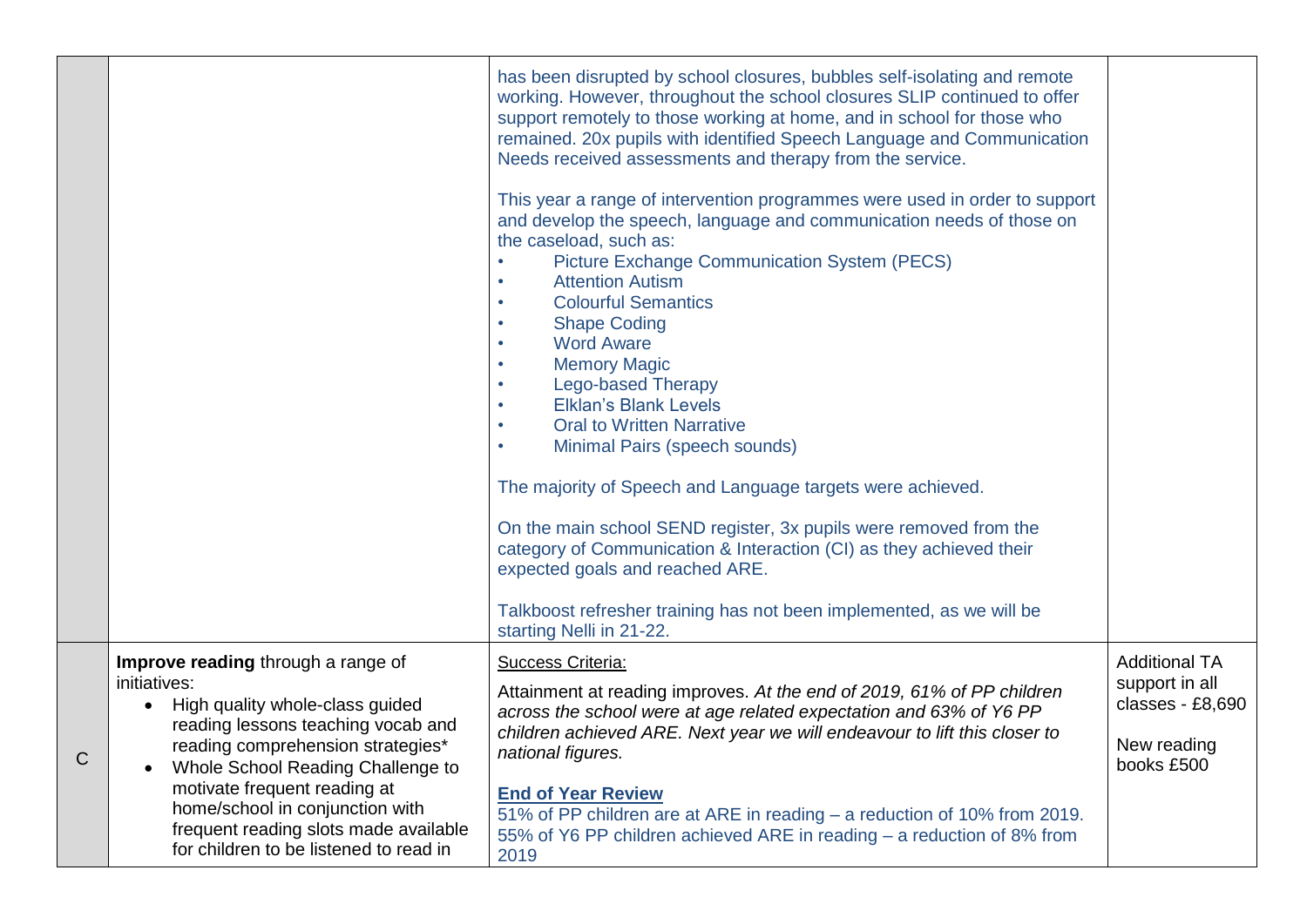|   | their own break times (counting as<br>home reads towards the challenge)<br>Whole staff RWInc trained and RWInc<br>program deployed with fidelity across<br>the school. Support from Reading Hub<br>and School Improvement Advisor.<br>Investment in new decodable reading<br>books (see School Improvement Plan<br>for full details)<br>Accelerated Reader implemented from<br>$\bullet$<br>Y2-Y6 to promote a culture of reading<br>for pleasure (see School Improvement<br>Plan for full details)<br>TA reading support for children who<br>$\bullet$<br>need to make accelerated progress<br>with their reading<br>Pre-teaching groups for identified<br>$\bullet$<br>children*<br>* Sutton Trust research indicates that reading<br>comprehension strategies accelerates<br>attainment by $+7$ months. | Following successive lockdowns attainment has been inevitably affected,<br>mostly in our youngest children. However out of reading, writing and maths,<br>reading is showing our strongest levels of % at ARE. This is a positive<br>reflection of all our school improvement measures taking effect as they<br>become embedded practice, namely: RWInc, Accelerated Reader, 2x<br>weekly whole class guided reading, Reading Challenge and Word Aware. |                                             |
|---|------------------------------------------------------------------------------------------------------------------------------------------------------------------------------------------------------------------------------------------------------------------------------------------------------------------------------------------------------------------------------------------------------------------------------------------------------------------------------------------------------------------------------------------------------------------------------------------------------------------------------------------------------------------------------------------------------------------------------------------------------------------------------------------------------------|---------------------------------------------------------------------------------------------------------------------------------------------------------------------------------------------------------------------------------------------------------------------------------------------------------------------------------------------------------------------------------------------------------------------------------------------------------|---------------------------------------------|
|   | Improve children's emotional wellbeing<br>and learning readiness through an effective                                                                                                                                                                                                                                                                                                                                                                                                                                                                                                                                                                                                                                                                                                                      | Success Criteria:<br>Children receiving nurture support have improved outcomes so that at least                                                                                                                                                                                                                                                                                                                                                         | <b>Specialist TA</b><br>delivering:         |
|   | raft of nurture and mental wellbeing activities<br>and parental support:                                                                                                                                                                                                                                                                                                                                                                                                                                                                                                                                                                                                                                                                                                                                   | expected progress is made.<br>Improved emotional wellbeing.                                                                                                                                                                                                                                                                                                                                                                                             | Time4Me, Thrive<br>and nurture -<br>£10,500 |
|   | <b>Nurture Groups and Interventions</b><br>Time 4 Me                                                                                                                                                                                                                                                                                                                                                                                                                                                                                                                                                                                                                                                                                                                                                       | Improved engagement and outcomes in all curriculum areas.<br>Improvements in behaviour and relationships.                                                                                                                                                                                                                                                                                                                                               | Nurture groups -                            |
| D | <b>Bubble time</b><br>PSA support*                                                                                                                                                                                                                                                                                                                                                                                                                                                                                                                                                                                                                                                                                                                                                                         | <b>End of Year Review</b>                                                                                                                                                                                                                                                                                                                                                                                                                               | £2,368                                      |
|   | <b>Thrive</b><br>PSPs and other behaviour                                                                                                                                                                                                                                                                                                                                                                                                                                                                                                                                                                                                                                                                                                                                                                  | Average Points Progress for Reading, Writing & Maths combined of the 24<br>PP children receiving Thrive and Nurture Interventions = 7.8 points. This is                                                                                                                                                                                                                                                                                                 |                                             |
|   | management tools<br>Improve parental engagement* through<br>$\bullet$<br>making regular contact with key                                                                                                                                                                                                                                                                                                                                                                                                                                                                                                                                                                                                                                                                                                   | well above the 6 points expected.                                                                                                                                                                                                                                                                                                                                                                                                                       |                                             |
|   | parents to change embedded negative                                                                                                                                                                                                                                                                                                                                                                                                                                                                                                                                                                                                                                                                                                                                                                        | <b>Nurture Interventions</b>                                                                                                                                                                                                                                                                                                                                                                                                                            |                                             |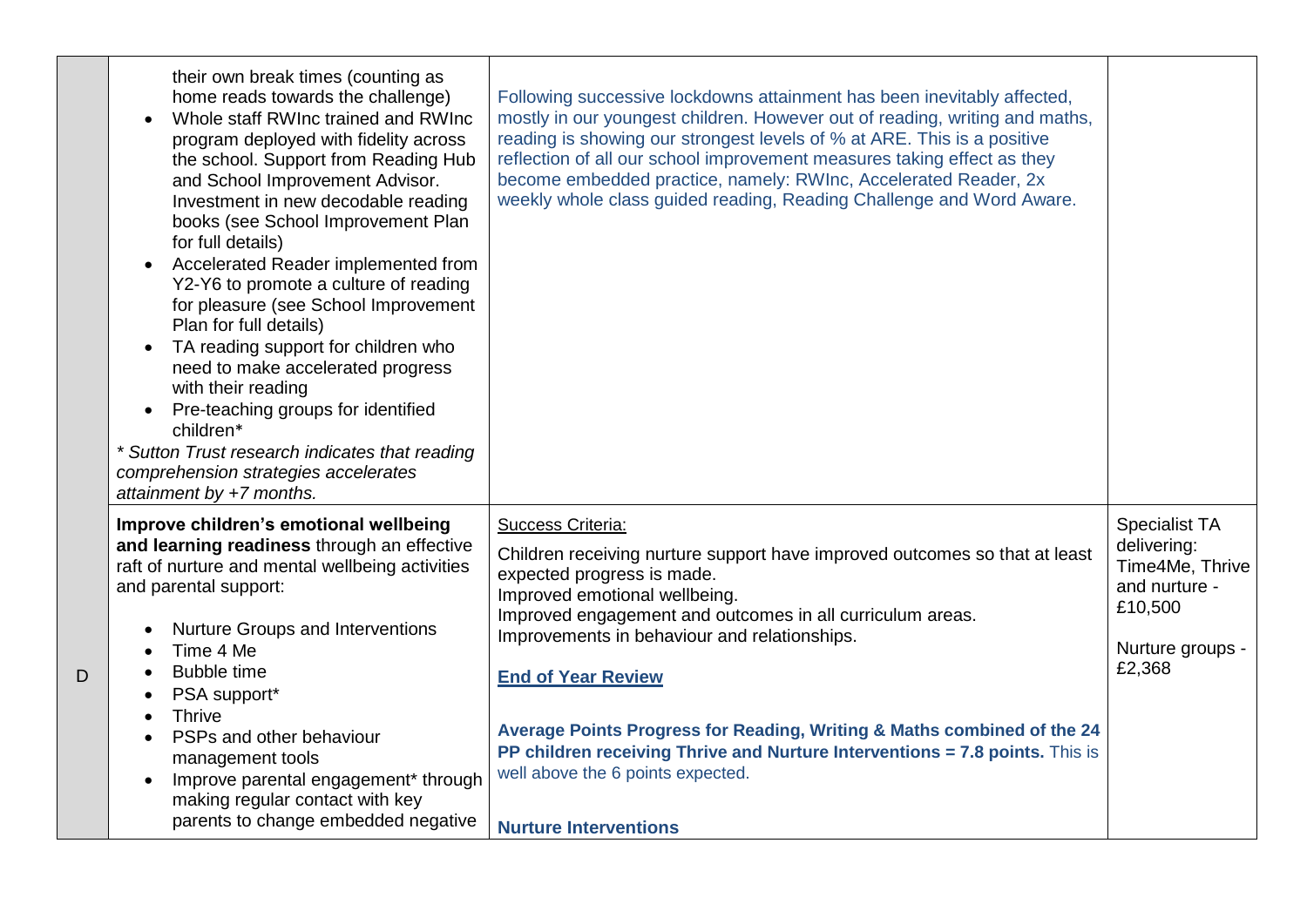perceptions of 'school'; use of Class DoJo for improved communication.

- Mental Health Support Team
- Whole school Jigsaw PSHE scheme
- Physical daily activity (Move-a-Mile)
- Whole-school focus weeks: Free2BeMeWeek, Children's mental health week, Anti-bullying week, Autism Awareness Week

*\*Sutton Trust research indicates that parental engagement accelerates attainment by +3 months* 

Small group Thrive and Nurture groups are run by members of the pastoral team and are designed to support children with their social and emotional development, confidence, group skills and emotion regulation. These sessions are less targeted than individual Thrive but offer a wide range of activities to support children's emotional well-being.

# **PP Pupil Voice:**

#### Year 1

 $\Box$  I drew a heart which made me happy. We bounced a ball in the hall to get rid of our feelings.

# Year 3

 $\Box$  I made new friends.

 $\Box$  I made a paper plate with emotions on it so if I don't want to talk to someone about how I am feeling I can show it to them. / I also learnt to meditate when I'm angry at my brother – it makes me feel relaxed.  $\Box$  Take 5 Breathing if I'm angry, stressed or sad as it makes me feel relaxed.

 $\Box$  I do Kung Fu moves to calm me down – it gets the anger out.

 $\Box$  My mental health has improved  $-$  I now show my feelings.

# Year 4

 $\Box$  How to be calm using breathing exercises / Smelling things feels really good. Smelling the lavender made me feel happy.

 $\Box$  We learnt how to tell others how we feel.

 $\Box$  We learnt how to handle bad stress  $-$  Take 5 breathing / Focused art.

 $\Box$  Learnt how to be calm with Bumblebee breathing / Smelling things makes me feel calm.

 $\Box$  I now freely express what's on my mind. No one ignores me  $-$  I can shout out.

 $\Box$  I know how to breathe to relax.

# Year 5

 $\Box$  'Give something back' – It felt good to do something for someone else.

 $\Box$  How to calm down if I'm angry – Shoulder roll breathing / Rainbow breathing.

□ Calming strategies i.e. hug self / imaginary hula-hooping.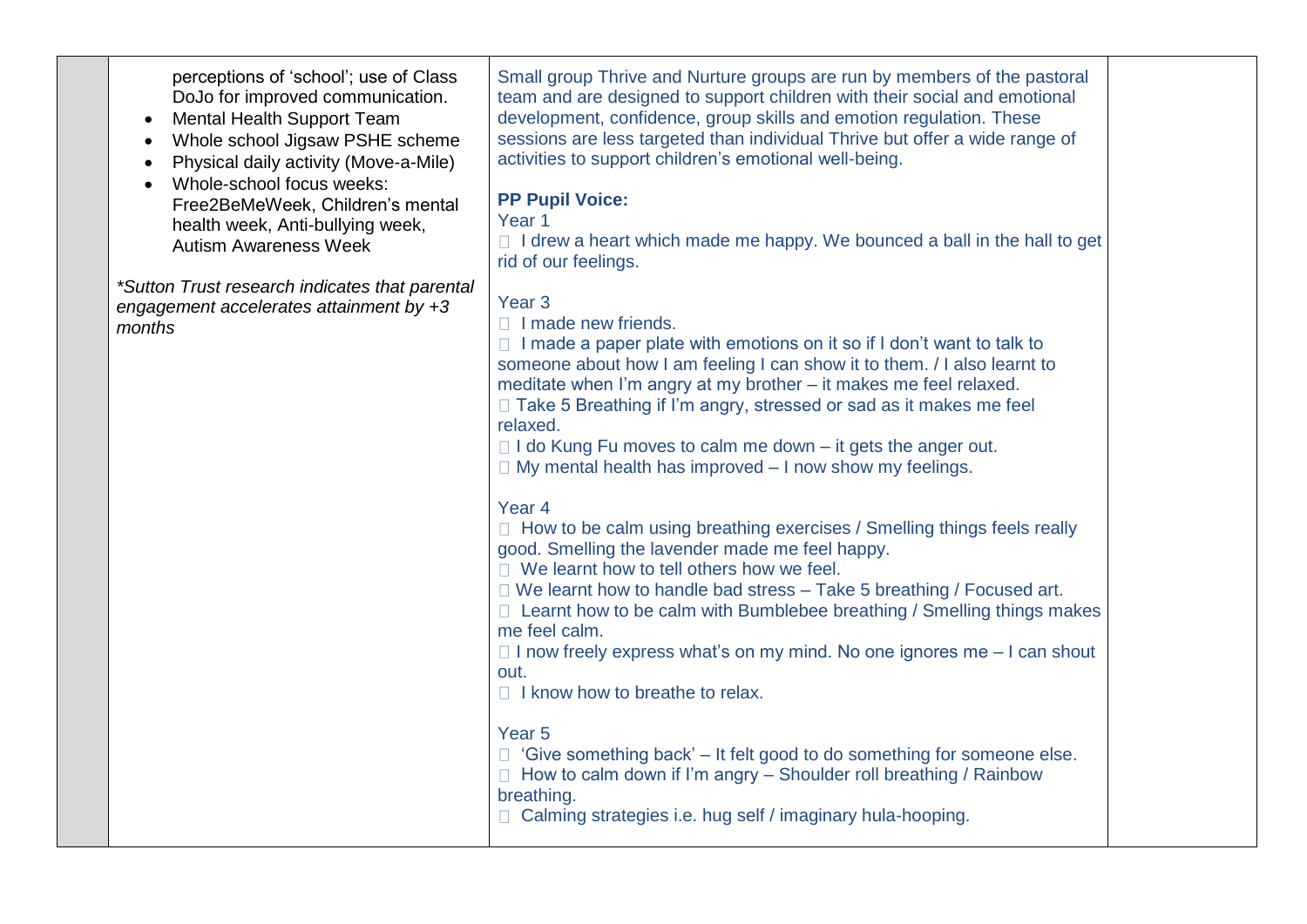Year 6

 $\Box$  I use the Bubble Breathing technique when I'm really angry. This calms me down.

### **THRIVE**

Of the 15 PP pupils who we have full-data for, 5 have made progress, whilst 10 have remained where they were or have regressed slightly. In most cases we can see why a child's score may have dipped due to circumstances outside of school and in some cases we have put in additional nurture support for a child to ensure that they remain in school and able to engage with their learning.

- o 2 Pupils Progress in 'Being'
- o 6 Pupils Regressed in 'Being'
- o 1 Pupil Progress in 'Thinking'
- o 2 Pupils Regressed in 'Thinking'
- o 1 Pupil Regressed in 'Power & Identity'
- o 1 Pupil Progressed from 'Being' to 'Doing'
- o 1 Pupil Progressed from 'Thinking' to 'Power & Identity'
- o 1 Pupil No movement

### **Time4Me**

Children in KS2 are encouraged to 'self-refer' for a Time4Me slot where they can talk to an adult of their choice about any issues or concerns that they have. This enables children to get help when they need it and for the pastoral team to identify where children might need additional support with their emotional well-being.

### **Number of PP pupils seen:**

Term 1 7 pupils - 12 sessions Term 2 12 pupils - 24 sessions Term 3 (Lockdown 2) 2 pupils - 4 sessions Term 4 7 pupils - 18 sessions Term 5 8 pupils - 12 sessions Term 6 8 pupils – 10 sessions

Pupils often begin the sessions withdrawn, reluctant to speak, tearful or angry. Following the Time4Me sessions, the pupils are always happier, regulated and are equipped to deal with the situation that has been bothering them.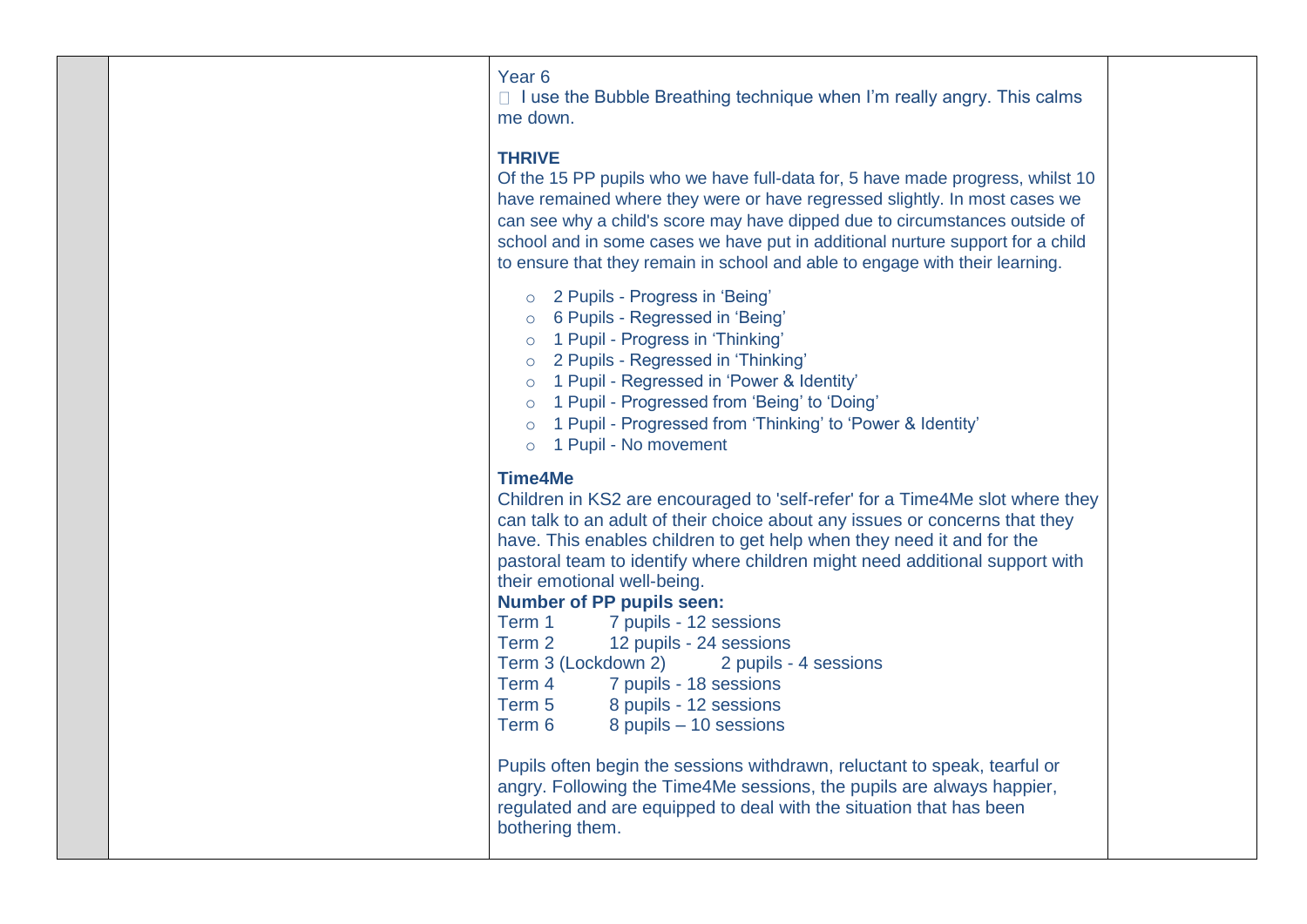#### **Bubble Time TA's Voice**

Child L likes to draw pictures in his emotion diary. He doesn't always circle the emotion that he is actually feeling, for example he may circle happy even though mum has told me that he's having a bad morning. He does however tell me how he's doing, we talk about anything he wants to and he likes to feed the fish with me 3 days a week. He looks forward to this time out with me and has opened up a lot too since we started.

Aside from the benefit of getting this personal time for themselves where they can talk one to one about anything they like, these sessions have also made them more comfortable to talk to me at other times if they have a problem during the day and has boosted our pupil-TA relationship in the classroom.

### **Class Dojo**

In January 2021 at the start of Lockdown 3, we began using Class Dojo as a means to communicate with parents and children whilst they were homelearning. This proved to be very effective. We were able to record videos, set work, view the children's work, send and receive messages and reward the children with Dojo points. When all children returned to the classroom we decide to continue the use of Class Dojo to enable better communication with parents and to share the children's successes in school with the parents through Dojo points. The children are able to see their Dojo points appearing on screen which boosts their self-esteem and their parents can also see the points at home.

### **Mental Health Support Team (MHST)**

The MHST work in schools with young people and their families to support with mental health and wellbeing. They work with children and young people experiencing mild to moderate mental health difficulties. Areas that the MHST's can support with include, but are not limited to, the following: adapting to change, understanding emotions, anxiety, low mood, sleep, selfesteem, behavioural difficulties and stress. The team is part of Children and Adolescent Mental Health Service (CAMHS).

8 PP children have been referred to the MHST, 2 have been accepted and 5 have been subsequently referred to Southside.

#### **Move-a-Mile**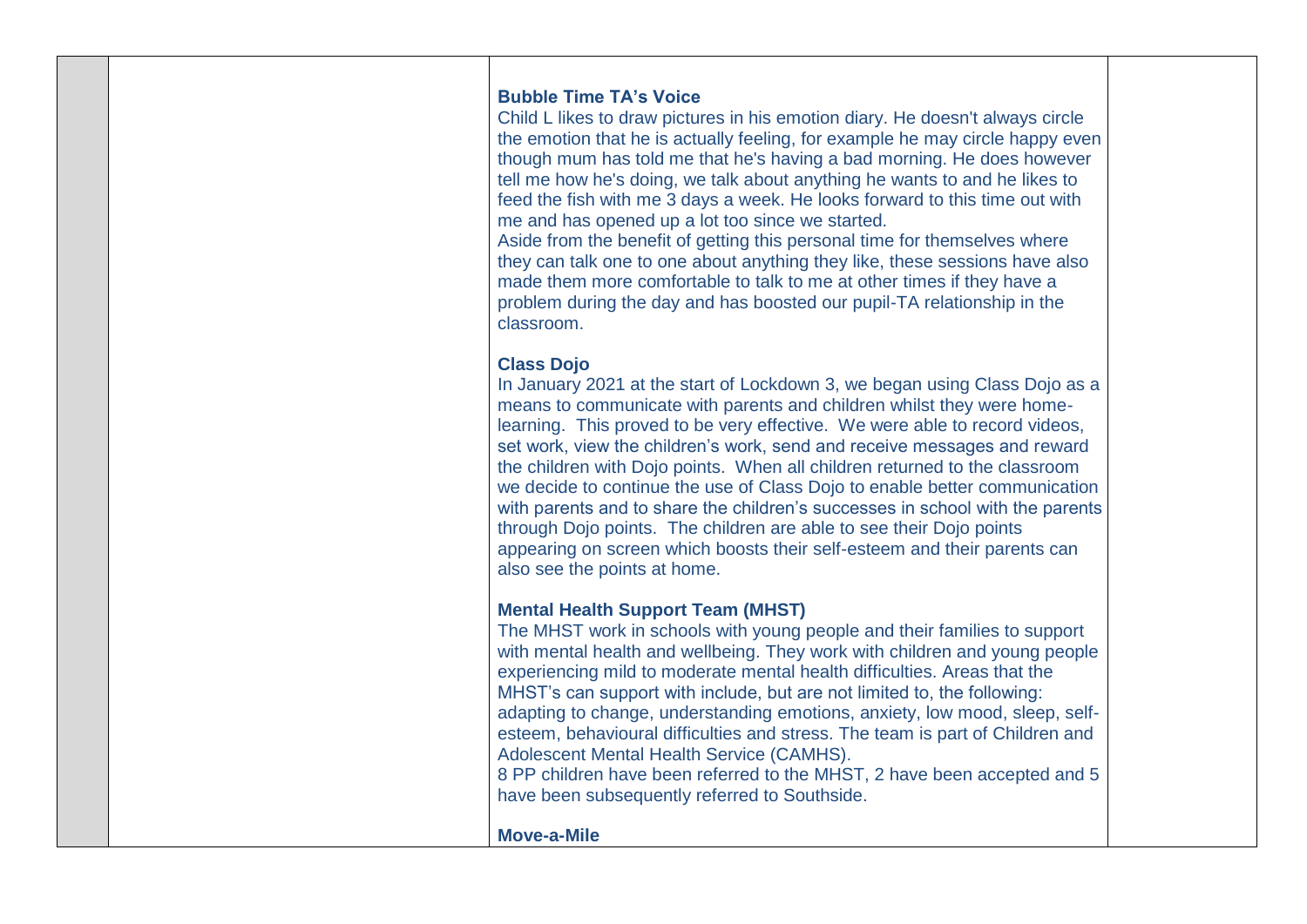|   |                                                                                                                                                                                                                                                                                                                                                                                                                                                                        | <b>Pupil Voice:</b><br>"I feel confident. I got a better time in the last race" (Y3)<br>"I feel better, I've improved my time and so although I'm sweating I can<br>concentrate" (Y5)<br>"It makes you feel happier throughout the day" (Y5)<br>Teacher Voice: "I have noticed a significant improvement in my pupils'<br>concentration levels throughout the morning after their Daily Mile run. They<br>are able to calculate accurately in maths and seem less lethargic.<br>(Mr<br>Pope)                                                                                                                                                                                                                                                                                                  |                                                                                                                     |
|---|------------------------------------------------------------------------------------------------------------------------------------------------------------------------------------------------------------------------------------------------------------------------------------------------------------------------------------------------------------------------------------------------------------------------------------------------------------------------|-----------------------------------------------------------------------------------------------------------------------------------------------------------------------------------------------------------------------------------------------------------------------------------------------------------------------------------------------------------------------------------------------------------------------------------------------------------------------------------------------------------------------------------------------------------------------------------------------------------------------------------------------------------------------------------------------------------------------------------------------------------------------------------------------|---------------------------------------------------------------------------------------------------------------------|
| E | Support with punctuality and attendance:<br>Weekly attendance monitoring<br>Hold regular discussions with families<br>to explore barriers to school<br>attendance, involve CMEO as<br>appropriate<br>Offer free places at breakfast club to<br>support specific PP families<br>Support parents with advice/help from<br>our Parent Support Advisor<br>Promote punctuality and attendance<br>through Deputy Head coaching focus<br>on PP children with poor attendance. | Success Criteria:<br>The gap between PP pupils and not-pupil premium pupil's attendance will<br>narrow.<br>Last year attendance averaged 1.4% lower for PP children than not-PP at<br>94.6% attendance.<br>End of Year attendance was 3.2% lower for PP than not-PP at 94%,<br>however this is low predominantly due to three children who were on-roll but<br>not attending, and two families shielding. If these children are removed from<br>the figures, PP attendance rises to 95.5%, 1.7% lower.<br>Persistent absenteeism for PP pupils will reduce.<br>Last year 14 pupils had >10% absence.<br>End of Year - 16 pupils have > 10% absence, but 7 of these have poor<br>attendance due to three traveller-children who were on-roll but not attending,<br>and two families shielding. | <b>Parent Support</b><br>Advisor - £1,500<br>Breakfast club -<br>£300<br>Coaching with<br>$DH$ –(incl in<br>£1,520) |
| F | <b>Outdoor Education Activities</b><br>Teachers supported with training to enable<br>them to provide a programme of regular<br>outdoor education activities designed to<br>enhance pupil engagement and increase<br>children's life experiences.                                                                                                                                                                                                                       | Children have a richer educational experience through teacher's ensuring<br>that at least one lesson per week is taught outside in our newly acquired<br>Wild Willow Wilderness.<br>Many exciting lessons have been taught in our Wild Willow Wilderness, from<br>Stone Age House building to sensory walks.                                                                                                                                                                                                                                                                                                                                                                                                                                                                                  | Outdoor<br>education<br>provision and<br><b>CPD - £200</b>                                                          |